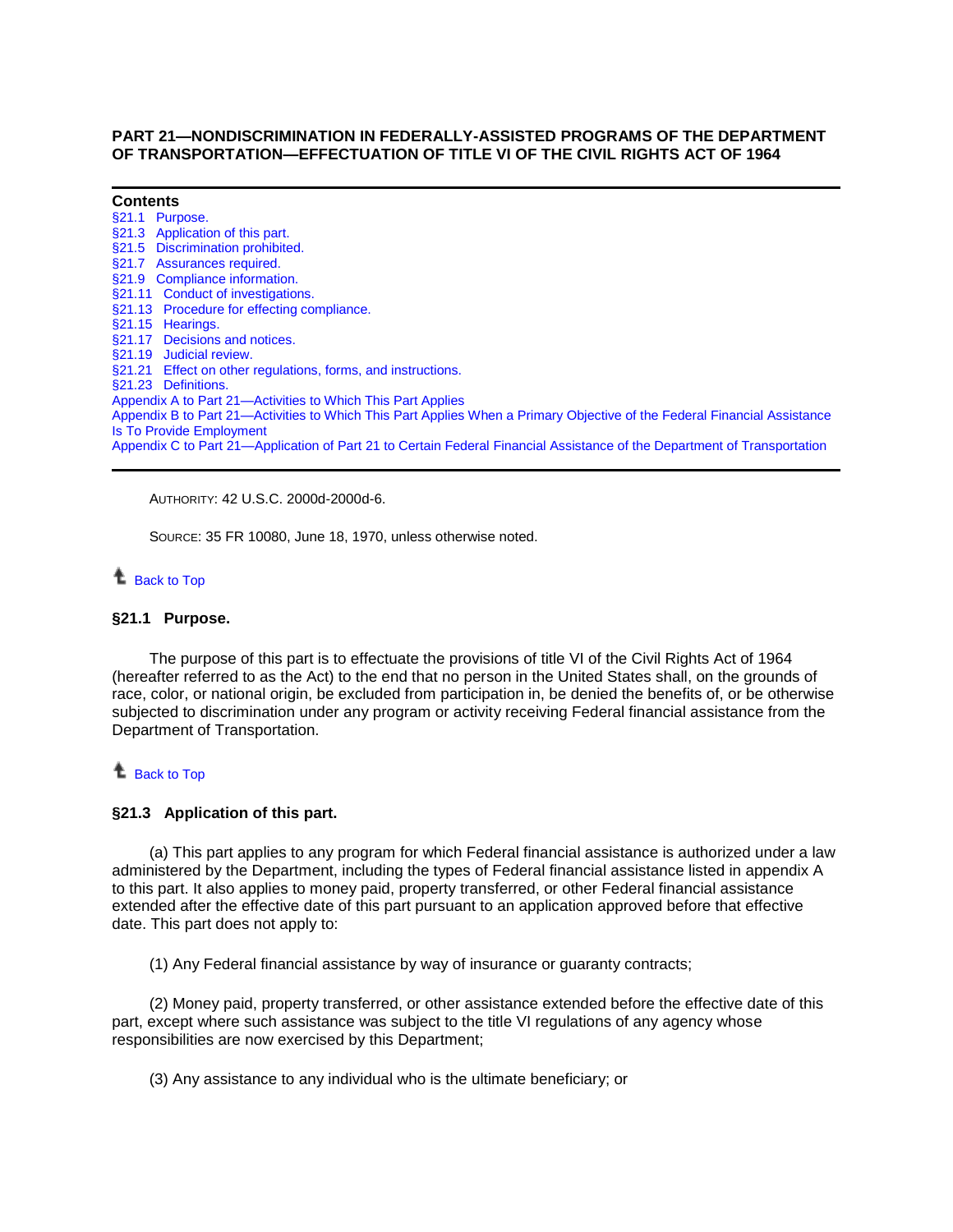(4) Any employment practice, under any such program, of any employer, employment agency, or labor organization, except to the extent described in §21.5(c).

The fact that a type of Federal financial assistance is not listed in appendix A to this part shall not mean, if title VI of the Act is otherwise applicable, that a program is not covered. Other types of Federal financial assistance under statutes now in force or hereinafter enacted may be added to appendix A to this part.

(b) In any program receiving Federal financial assistance in the form, or for the acquisition, of real property or an interest in real property, to the extent that rights to space on, over, or under any such property are included as part of the program receiving that assistance, the nondiscrimination requirement of this part shall extend to any facility located wholly or in part in that space.

[35 FR 10080, June 18, 1970, as amended at 68 FR 51389, Aug. 26, 2003]

### <sup>1</sup> [Back to Top](https://www.ecfr.gov/cgi-bin/text-idx?SID=a29f9b86c050392fa001b929878a4184&mc=true&node=pt49.1.21&rgn=div5#_top)

#### **§21.5 Discrimination prohibited.**

(a) *General.* No person in the United States shall, on the grounds of race, color, or national origin be excluded from participation in, be denied the benefits of, or be otherwise subjected to discrimination under, any program to which this part applies.

(b) Specific discriminatory actions prohibited:

(1) A recipient to which this part applies may not, directly or through contractual or other arrangements, on the grounds of race, color, or national origin.

(i) Deny a person any service, financial aid, or other benefit provided under the program;

(ii) Provide any service, financial aid, or other benefit to a person which is different, or is provided in a different manner, from that provided to others under the program;

(iii) Subject a person to segregation or separate treatment in any matter related to his receipt of any service, financial aid, or other benefit under the program;

(iv) Restrict a person in any way in the enjoyment of any advantage or privilege enjoyed by others receiving any service, financial aid, or other benefit under the program;

(v) Treat a person differently from others in determining whether he satisfies any admission, enrollment, quota, eligibility, membership, or other requirement or condition which persons must meet in order to be provided any service, financial aid, or other benefit provided under the program;

(vi) Deny a person an opportunity to participate in the program through the provision of services or otherwise or afford him an opportunity to do so which is different from that afforded others under the program; or

(vii) Deny a person the opportunity to participate as a member of a planning, advisory, or similar body which is an integral part of the program.

(2) A recipient, in determining the types of services, financial aid, or other benefits, or facilities which will be provided under any such program, or the class of person to whom, or the situations in which, such services, financial aid, other benefits, or facilities will be provided under any such program, or the class of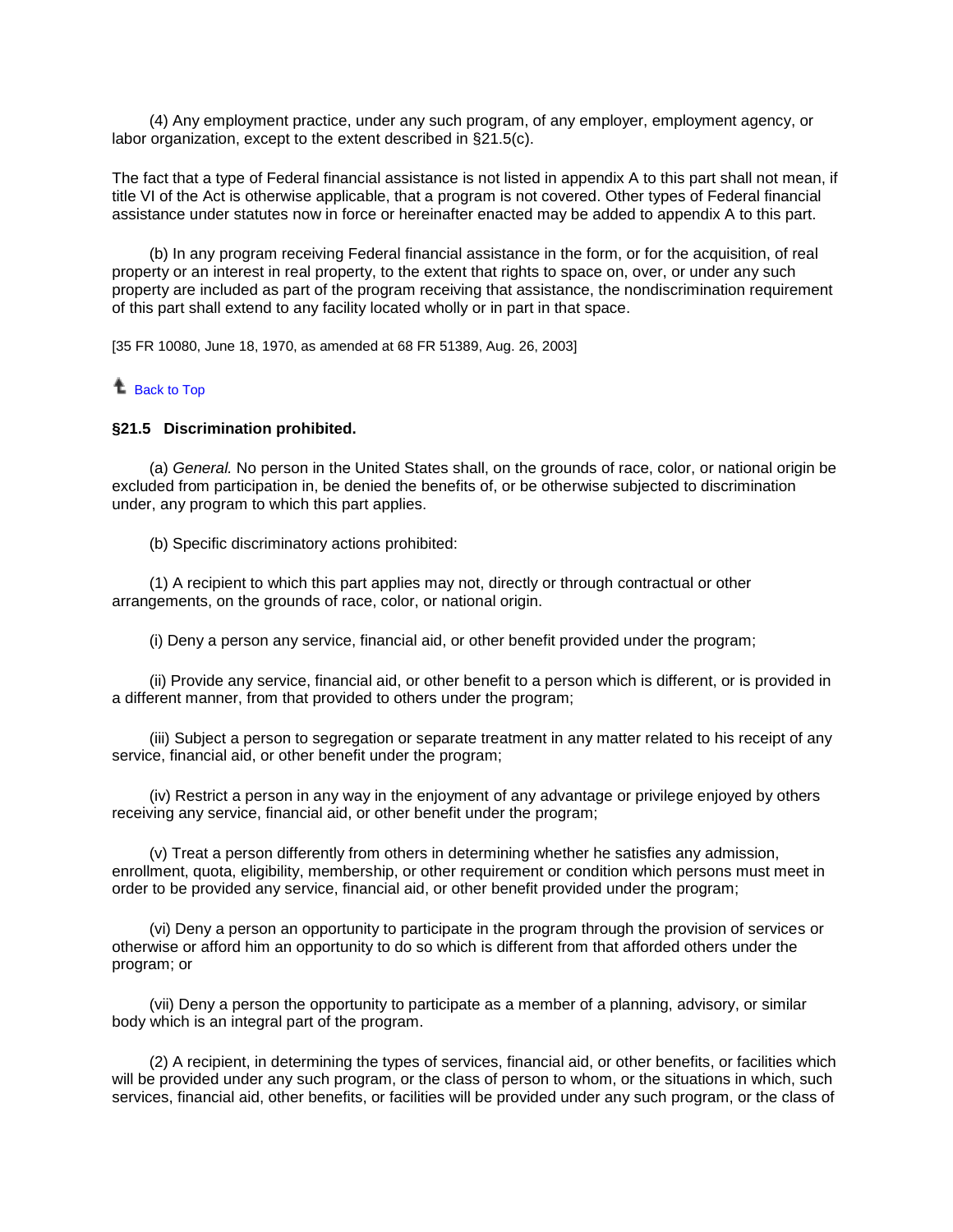persons to be afforded an opportunity to participate in any such program; may not, directly or through contractual or other arrangements, utilize criteria or methods of administration which have the effect of subjecting persons to discrimination because of their race, color, or national origin, or have the effect of defeating or substantially impairing accomplishment of the objectives of the program with respect to individuals of a particular race, color, or national origin.

(3) In determining the site or location of facilities, a recipient or applicant may not make selections with the purpose or effect of excluding persons from, denying them the benefits of, or subjecting them to discrimination under any program to which this regulation applies, on the grounds of race, color, or national origin; or with the purpose or effect of defeating or substantially impairing the accomplishment of the objectives of the Act or this part.

(4) As used in this section the services, financial aid, or other benefits provided under a program receiving Federal financial assistance include any service, financial aid, or other benefit provided in or through a facility provided with the aid of Federal financial assistance.

(5) The enumeration of specific forms of prohibited discrimination in this paragraph does not limit the generality of the prohibition in paragraph (a) of this section.

(6) Examples demonstrating the application of the provisions of this section to certain types of Federal financial assistance administered by the Department of Transportation are contained in appendix C of this part.

(7) This part does not prohibit the consideration of race, color, or national origin if the purpose and effect are to remove or overcome the consequences of practices or impediments which have restricted the availability of, or participation in, the program or activity receiving Federal financial assistance, on the grounds of race, color, or national origin. Where prior discriminatory practice or usage tends, on the grounds of race, color, or national origin to exclude individuals from participation in, to deny them the benefits of, or to subject them to discrimination under any program or activity to which this part applies, the applicant or recipient must take affirmative action to remove or overcome the effects of the prior discriminatory practice or usage. Even in the absence of prior discriminatory practice or usage, a recipient in administering a program or activity to which this part applies, is expected to take affirmative action to assure that no person is excluded from participation in or denied the benefits of the program or activity on the grounds of race, color, or national origin.

(c) Employment practices:

(1) Where a primary objective of the Federal financial assistance to a program to which this part applies is to provide employment, a recipient or other party subject to this part shall not, directly or through contractual or other arrangements, subject a person to discrimination on the ground of race, color, or national origin in its employment practices under such program (including recruitment or recruitment advertising, hiring, firing, upgrading, promotion, demotion, transfer, layoff, termination, rates of pay or other forms of compensation or benefits, selection for training or apprenticeship, use of facilities, and treatment of employees). Such recipient shall take affirmative action to insure that applicants are employed, and employees are treated during employment, without regard to their race, color, or national origin. The requirements applicable to construction employment under any such program shall be those specified in or pursuant to Part III of Executive Order 11246 or any Executive order which supersedes it.

(2) Federal financial assistance to programs under laws funded or administered by the Department which have as a primary objective the providing of employment include those set forth in appendix B to this part.

(3) Where a primary objective of the Federal financial assistance is not to provide employment, but discrimination on the grounds of race, color, or national origin in the employment practices of the recipient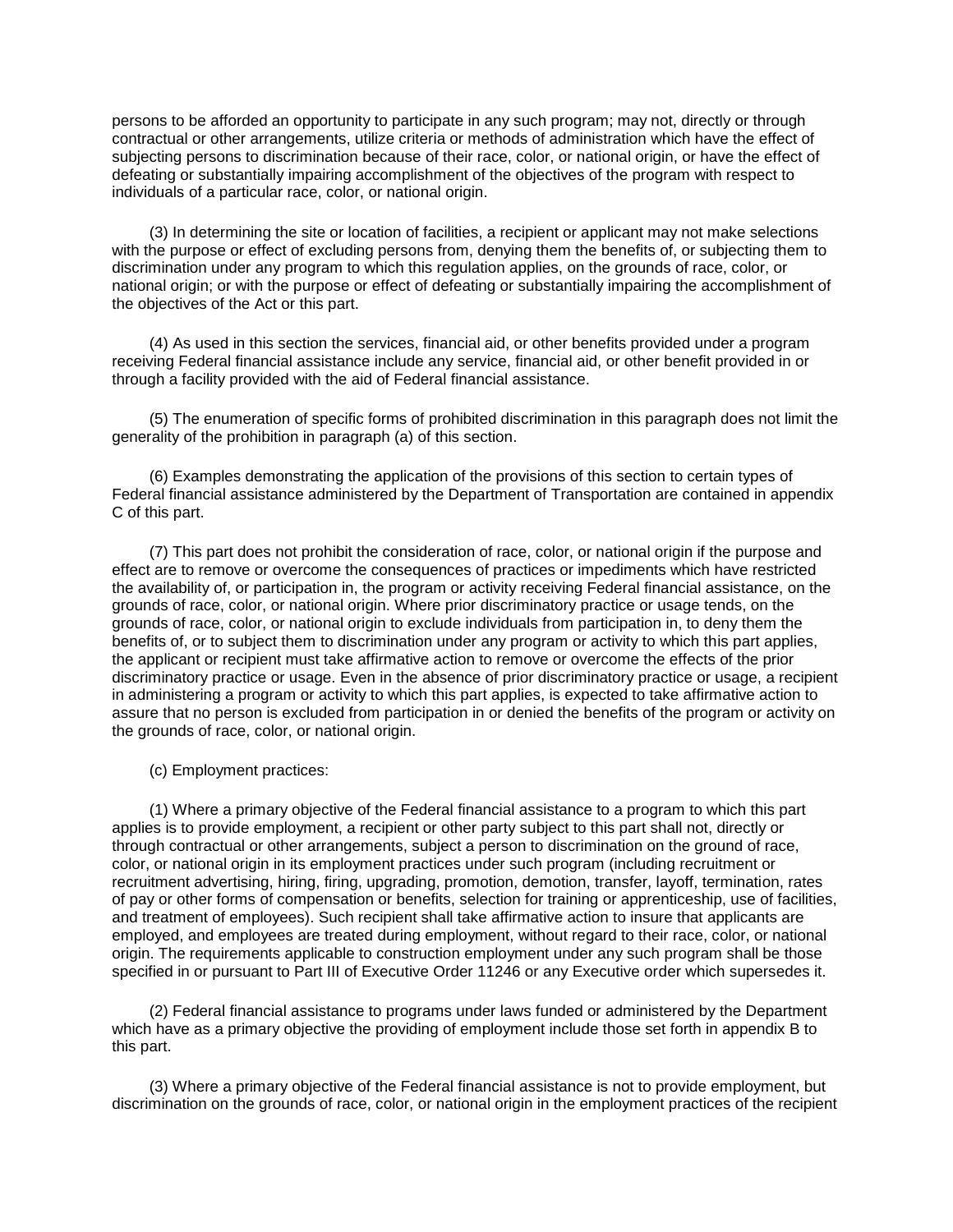or other persons subject to the regulation tends, on the grounds of race, color, or national origin, to exclude individuals from participation in, to deny them the benefits of, or to subject them to discrimination under any program to which this regulation applies, the provisions of paragraph (c)(1) of this section shall apply to the employment practices of the recipient or other persons subject to the regulation, to the extent necessary to assure equality of opportunity to, and nondiscriminatory treatment of, beneficiaries.

(d) A recipient may not make a selection of a site or location of a facility if the purpose of that selection, or its effect when made, is to exclude individuals from participation in, to deny them the benefits of, or to subject them to discrimination under any program or activity to which this rule applies, on the grounds of race, color, or national origin; or if the purpose is to, or its effect when made will, substantially impair the accomplishment of the objectives of this part.

[35 FR 10080, June 18, 1970, as amended by Amdt. 72-2, 38 FR 17997, July 5, 1973; 68 FR 51389, Aug. 26, 2003]

# **L** [Back to Top](https://www.ecfr.gov/cgi-bin/text-idx?SID=a29f9b86c050392fa001b929878a4184&mc=true&node=pt49.1.21&rgn=div5#_top)

#### **§21.7 Assurances required.**

(a) *General.* (1) Every application for Federal financial assistance to which this part applies, except an application to which paragraph (b) of this section applies, and every application for Federal financial assistance to provide a facility shall, as a condition to its approval and the extension of any Federal financial assistance pursuant to the application, contain or be accompanied by, an assurance that the program will be conducted or the facility operated in compliance with all requirements imposed by or pursuant to this part. Every awardof Federal financial assistance shall require the submission of such an assurance. In the case where the Federal financial assistance is to provide or is in the form of personal property, or real property or interest therein or structures thereon, the assurance shall obligate the recipient, or, in the case of a subsequent transfer, the transferee, for the period during which the property is used for a purpose for which the Federal financial assistance is extended or for another purpose involving the provision of similar services or benefits, or for as long as the recipient retains ownership or possession of the property, whichever is longer. In all other cases the assurance shall obligate the recipient for the period during which Federal financial assistance is extended to the program. The Secretary shall specify the form of the foregoing assurances, and the extent to which like assurances will be required of subgrantees, contractors and subcontractors, transferees, successors in interest, and other participants. Any such assurance shall include provisions which give the United States a right to seek its judicial enforcement.

(2) In the case where Federal financial assistance is provided in the form of a transfer of real property, structures, or improvements thereon, or interest therein, from the Federal Government, the instrument effecting or recording the transfer shall contain a covenant running with the land assuring nondiscrimination for the period during which the real property is used for a purpose for which the Federal financial assistance is extended or for another purpose involving the provision of similar services or benefits. Where no transfer of property or interest therein from the Federal Government is involved, but property is acquired or improved with Federal financial assistance, the recipient shall agree to include such covenant in any subsequent transfer of such property. When the property is obtained from the Federal Government, such covenant may also include a condition coupled with a right to be reserved by the Department to revert title to the property in the event of a breach of the covenant where, in the discretion of the Secretary, such a condition and right of reverter is appropriate to the statute under which the real property is obtained and to the nature of the grant and the grantee. In such event if a transferee of real property proposes to mortgage or otherwise encumber the real property as security for financing construction of new, or improvement of existing, facilities on such property for the purposes for which the property was transferred, the Secretary may agree, upon request of the transferee and if necessary to accomplish such financing, and upon such conditions as he deems appropriate, to subordinate such right of reversion to the lien of such mortgage or other encumbrance.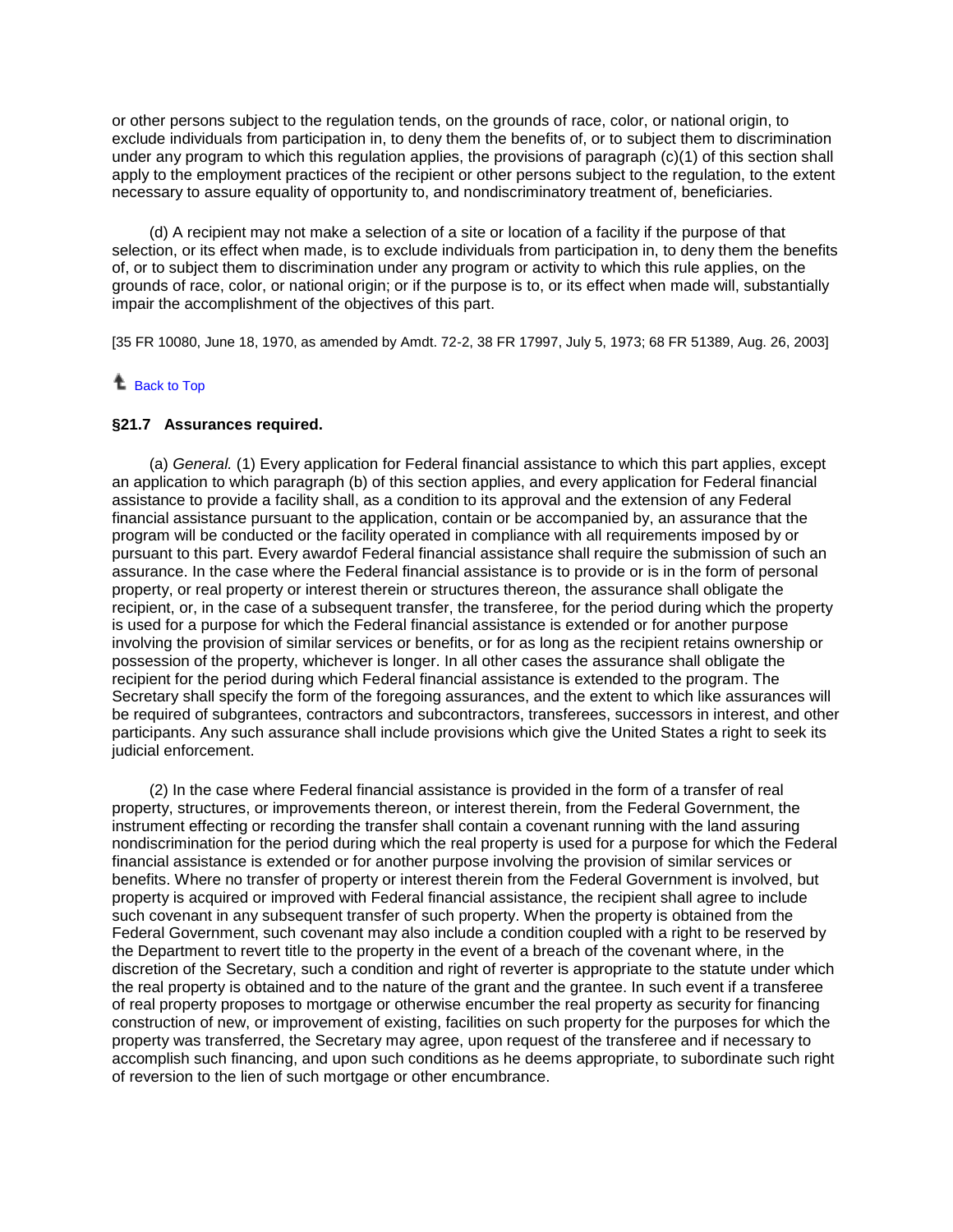(b) *Continuing Federal financial assistance.* Every application by a State or a State agency for continuing Federal financial assistance to which this part applies (including the types of Federal financial assistance listed in appendix A to this part) shall as a condition to its approval and the extension of any Federal financial assistance pursuant to the application: (1) Contain or be accompanied by a statement that the program is (or, in the case of a new program, will be) conducted in compliance with all requirements imposed by or pursuant to this part, and (2) provide or be accompanied by provision for such methods of administration for the program as are found by the Secretary to give reasonable guarantee that the applicant and all recipients of Federal financial assistance under such program will comply with all requirements imposed by or pursuant to this part.

[35 FR 10080, June 18, 1970, as amended at 68 FR 51389, Aug. 26, 2003]

# <sup>1</sup> [Back to Top](https://www.ecfr.gov/cgi-bin/text-idx?SID=a29f9b86c050392fa001b929878a4184&mc=true&node=pt49.1.21&rgn=div5#_top)

#### **§21.9 Compliance information.**

(a) *Cooperation and assistance.* The Secretary shall to the fullest extent practicable seek the cooperation of recipients in obtaining compliance with this part and shall provide assistance and guidance to recipients to help them comply voluntarily with this part.

(b) *Compliance reports.* Each recipient shall keep such records and submit to the Secretary timely, complete, and accurate compliance reports at such times, and in such form and containing such information, as the Secretary may determine to be necessary to enable him to ascertain whether the recipient has complied or is complying with this part. In the case in which a primary recipient extends Federal financial assistance to any other recipient, such other recipient shall also submit such compliance reports to the primary recipient as may be necessary to enable the primary recipient to carry out its obligations under this part. In general recipients should have available for the Secretary racial and ethnic data showing the extent to which members of minority groups are beneficiaries of programs receiving Federal financial assistance.

(c) *Access to sources of information.* Each recipient shall permit access by the Secretary during normal business hours to such of its books, records, accounts, and other sources of information, and its facilities as may be pertinent to ascertain compliance with this part. Where any information required of a recipient is in the exclusive possession of any other agency, institution, or person and this agency, institution, or person fails or refuses to furnish this information, the recipient shall so certify in its report and shall set forth what efforts it has made to obtain the information.

(d) *Information to beneficiaries and participants.* Each recipient shall make available to participants, beneficiaries, and other interested persons such information regarding the provisions of this part and its applicability to the program for which the recipient receives Federal financial assistance, and make such information available to them in such manner, as the Secretary finds necessary to apprise such persons of the protections against discrimination assured them by the Act and this part.

[35 FR 10080, June 18, 1970, as amended by Amdt. 72-2, 38 FR 17997, July 5, 1973; 68 FR 51389, Aug. 26, 2003]

# <sup>1</sup> [Back to Top](https://www.ecfr.gov/cgi-bin/text-idx?SID=a29f9b86c050392fa001b929878a4184&mc=true&node=pt49.1.21&rgn=div5#_top)

### **§21.11 Conduct of investigations.**

(a) *Periodic compliance reviews.* The Secretary shall from time to time review the practices of recipients to determine whether they are complying with this part.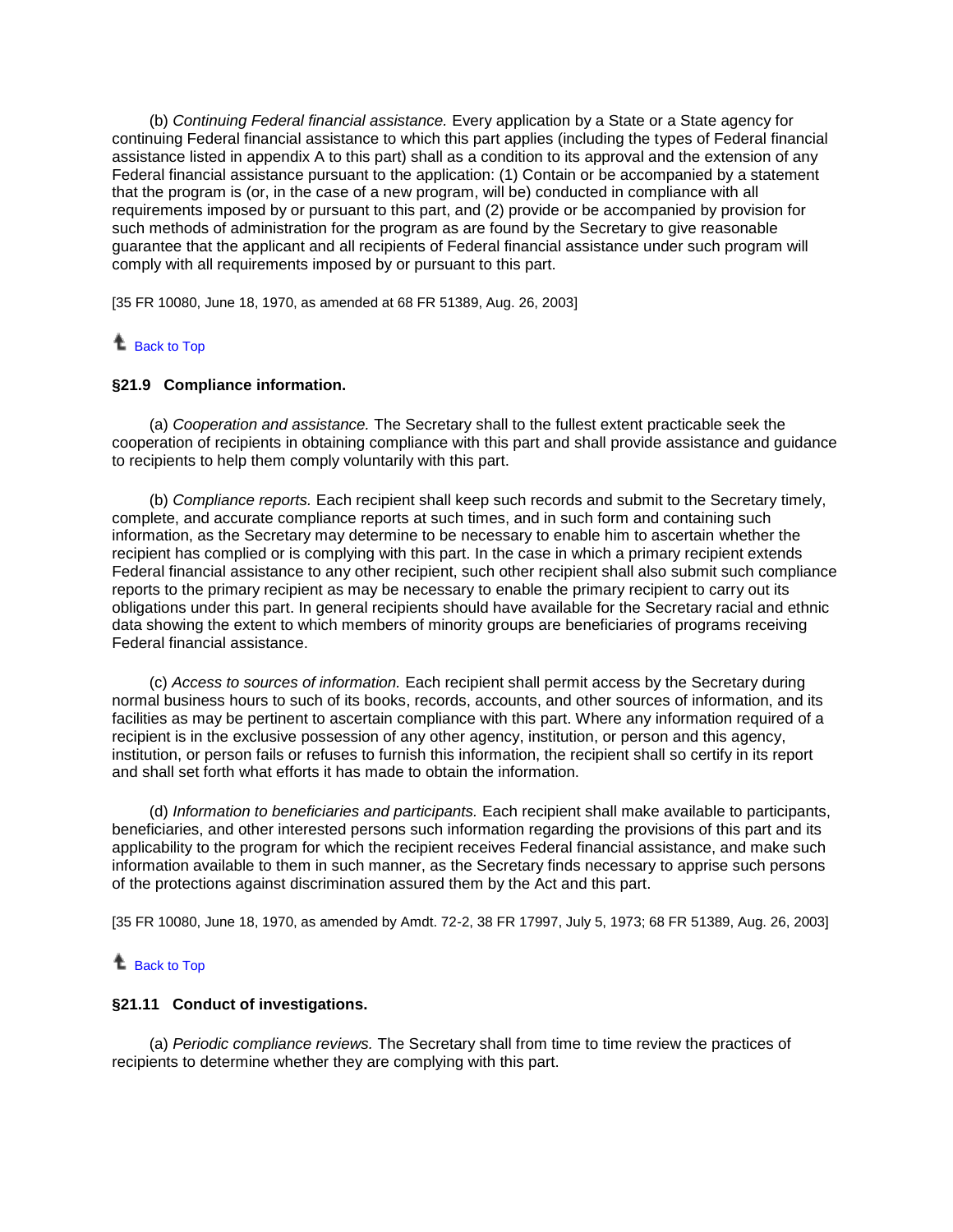(b) *Complaints.* Any person who believes himself or any specific class of persons to be subjected to discrimination prohibited by this part may by himself or by a representative file with the Secretary a written complaint. A complaint must be filed not later than 180 days after the date of the alleged discrimination, unless the time for filing is extended by the Secretary.

(c) *Investigations.* The Secretary will make a prompt investigation whenever a compliance review, report, complaint, or any other information indicates a possible failure to comply with this part. The investigation will include, where appropriate, a review of the pertinent practices and policies of the recipient, the circumstances under which the possible noncompliance with this part occurred, and other factors relevant to a determination as to whether the recipient has failed to comply with this part.

(d) *Resolution of matters.* (1) If an investigation pursuant to paragraph (c) of this section indicates a failure to comply with this part, the Secretary will so inform the recipient and the matter will be resolved by informal means whenever possible. If it has been determined that the matter cannot be resolved by informal means, action will be taken as provided for in §21.13.

 $(2)$  If an investigation does not warrant action pursuant to paragraph  $(d)(1)$  of this section the Secretary will so inform the recipient and the complainant, if any, in writing.

(e) *Intimidatory or retaliatory acts prohibited.* No recipient or other person shall intimidate, threaten, coerce, or discriminate against any individual for the purpose of interfering with any right or privilege secured by section 601 of the Act or this part, or because he has made a complaint, testified, assisted, or participated in any manner in an investigation, proceeding, or hearing under this part. The identity of complainants shall be kept confidential except to the extent necessary to carry out the purposes of this part, including the conduct of any investigation, hearing, or judicial proceeding arising thereunder.

[35 FR 10080, June 18, 1970, as amended by Amdt. 72-2, 38 FR 17997, July 5, 1973]

# **L** [Back to Top](https://www.ecfr.gov/cgi-bin/text-idx?SID=a29f9b86c050392fa001b929878a4184&mc=true&node=pt49.1.21&rgn=div5#_top)

### **§21.13 Procedure for effecting compliance.**

(a) *General.* If there appears to be a failure or threatened failure to comply with this part, and if the noncompliance or threatened noncompliance cannot be corrected by informal means, compliance with this part may be effected by the suspension or termination of or refusal to grant or to continue Federal financial assistance or by any other means authorized by law. Such other means may include, but are not limited to: (1) A reference to the Department of Justice with a recommendation that appropriate proceedings be brought to enforce any rights of the United States under any law of the United States (including other titles of the Act), or any assurance or other contractual undertaking, and (2) any applicable proceeding under State or local law.

(b) *Noncompliance with §21.7.* If an applicant fails or refuses to furnish an assurance required under §21.7 or otherwise fails or refuses to comply with a requirement imposed by or pursuant to that section, Federal financial assistance may be refused in accordance with the procedures of paragraph (c) of this section. The Department shall not be required to provide assistance in such a case during the pendency of the administrative proceedings under such paragraph. However, subject to §21.21, the Department shall continue assistance during the pendency of such proceedings where such assistance is due and payable pursuant to an application approved prior to the effective date of this part.

(c) *Termination of or refusal to grant or to continue Federal financial assistance.* No order suspending, terminating, or refusing to grant or continue Federal financial assistance shall become effective until: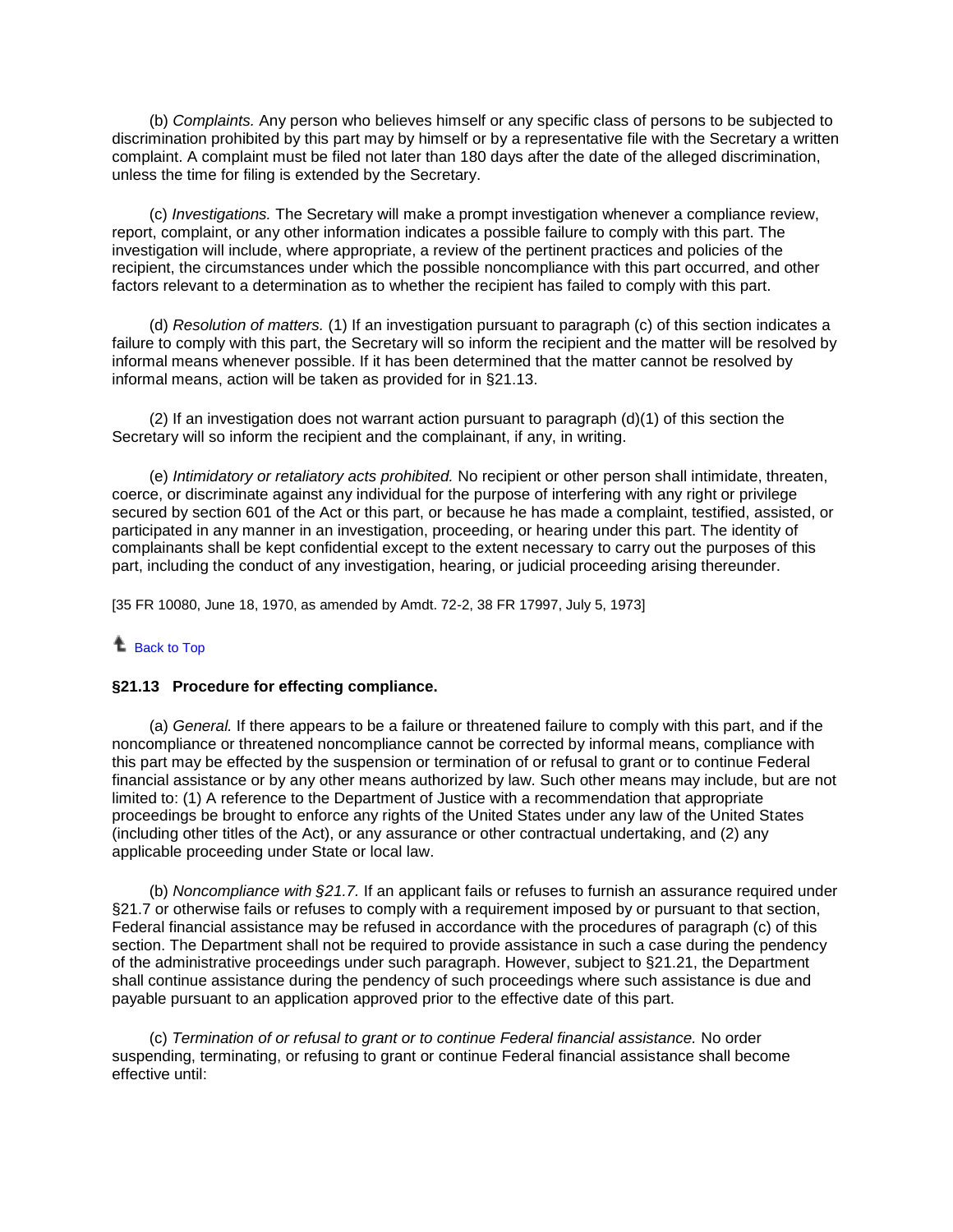(1) The Secretary has advised the applicant or recipient of his failure to comply and has determined that compliance cannot be secured by voluntary means;

(2) There has been an express finding on the record, after opportunity for hearing, of a failure by the applicant or recipient to comply with a requirement imposed by or pursuant to this part;

(3) The action has been approved by the Secretary pursuant to §21.17(e); and

(4) The expiration of 30 days after the Secretary has filed with the committee of the House and the committee of the Senate having legislative jurisdiction over the program involved, a full written report of the circumstances and the grounds for such action.

Any action to suspend or terminate or to refuse to grant or to continue Federal financial assistance shall be limited to the particular political entity, or part thereof, or other applicant or recipient as to whom such a finding has been made and shall be limited in its effect to the particular program, or part thereof, in which such noncompliance has been so found.

(d) *Other means authorized by law.* No action to effect compliance with title VI of the Act by any other means authorized by law shall be taken by this Department until:

(1) The Secretary has determined that compliance cannot be secured by voluntary means;

(2) The recipient or other person has been notified of its failure to comply and of the action to be taken to effect compliance; and

(3) The expiration of at least 10 days from the mailing of such notice to the recipient or other person. During this period of at least 10 days, additional efforts shall be made to persuade the recipient or other person to comply with the regulation and to take such corrective action as may be appropriate.

### <sup>1</sup> [Back to Top](https://www.ecfr.gov/cgi-bin/text-idx?SID=a29f9b86c050392fa001b929878a4184&mc=true&node=pt49.1.21&rgn=div5#_top)

### **§21.15 Hearings.**

(a) *Opportunity for hearing.* Whenever an opportunity for a hearing is required by §21.13(c), reasonable notice shall be given by registered or certified mail, return receipt requested, to the affected applicant or recipient. This notice shall advise the applicant or recipient of the action proposed to be taken, the specific provision under which the proposed action against it is to be taken, and the matters of fact or law asserted as the basis for this action, and either: (1) Fix a date not less than 20 days after the date of such notice within which the applicant or recipient may request of the Secretary that the matter be scheduled for hearing or (2) advise the applicant or recipient that the matter in question has been set down for hearing at a stated place and time. The time and place so fixed shall be reasonable and shall be subject to change for cause. The complainant, if any, shall be advised of the time and place of the hearing. An applicant or recipient may waive a hearing and submit written information and argument for the record. The failure of an applicant or recipient to request a hearing under this paragraph or to appear at a hearing for which a date has been set shall be deemed to be a waiver of the right to a hearing under section 602 of the Act and §21.13(c) and consent to the making of a decision on the basis of such information as is available.

(b) *Time and place of hearing.* Hearings shall be held at the offices of the Department in Washington, D.C., at a time fixed by the Secretary unless he determines that the convenience of the applicant or recipient or of the Department requires that another place be selected. Hearings shall be held before the Secretary, or at his discretion, before a hearing examiner appointed in accordance with section 3105 of title 5, United States Code, or detailed under section 3344 of title 5, United States Code.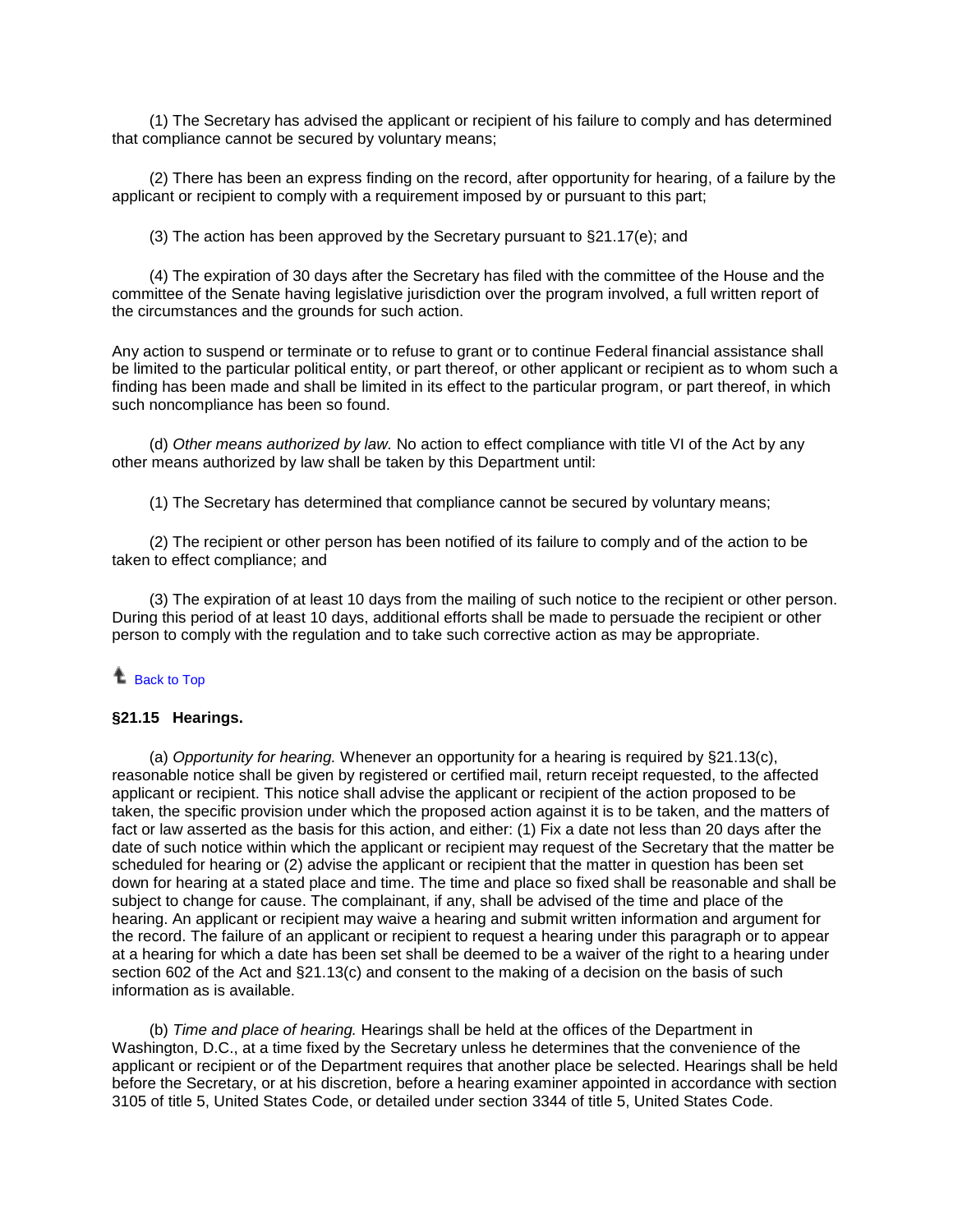(c) *Right to counsel.* In all proceedings under this section, the applicant or recipient and the Department shall have the right to be represented by counsel.

(d) *Procedures, evidence, and record.* (1) The hearing, decision, and any administrative review thereof shall be conducted in conformity with sections 554 through 557 of title 5, United States Code, and in accordance with such rules of procedure as are proper (and not inconsistent with this section) relating to the conduct of the hearing, giving of notices subsequent to those provided for in paragraph (a) of this section, taking of testimony, exhibits, arguments and briefs, requests for findings, and other related matters. Both the Department and the applicant or recipient shall be entitled to introduce all relevant evidence on the issues as stated in the notice for hearing or as determined by the officer conducting the hearing at the outset of or during the hearing.

(2) Technical rules of evidence do not apply to hearings conducted pursuant to this part, but rules or principles designed to assure production of the most credible evidence available and to subject testimony to test by cross-examination shall be applied where reasonably necessary by the officer conducting the hearing. The hearing officer may exclude irrelevant, immaterial, or unduly repetitious evidence. All documents and other evidence offered or taken for the record shall be open to examination by the parties and opportunity shall be given to refute facts and arguments advanced on either side of the issues. A transcript shall be made of the oral evidence except to the extent the substance thereof is stipulated for the record. All decisions shall be based upon the hearing record and written findings shall be made.

(e) *Consolidated or joint hearings.* In cases in which the same or related facts are asserted to constitute noncompliance with this part with respect to two or more Federal statutes, authorities, or other means by which Federal financial assistance is extended and to which this part applies, or noncompliance with this part and the regulations of one or more other Federal departments or agencies issued under title VI of the Act, the Secretary may, by agreement with such other departments or agencies, where applicable, provide for the conduct of consolidated or joint hearings, and for the application to such hearings of rules or procedures not inconsistent with this part. Final decisions in such cases, insofar as this regulation is concerned, shall be made in accordance with §21.17.

[35 FR 10080, June 18, 1970, as amended at 68 FR 51389, Aug. 26, 2003]

#### **§21.17 Decisions and notices.**

(a) *Procedure on decisions by hearing examiner.* If the hearing is held by a hearing examiner, the hearing examiner shall either make an initial decision, if so authorized, or certify the entire record including his recommended findings and proposed decision to the Secretary for a final decision, and a copy of such initial decision or certification shall be mailed to the applicant or recipient. Where the initial decision is made by the hearing examiner the applicant or recipient may, within 30 days after the mailing of such notice of initial decision, file with the Secretary his exceptions to the initial decision, with his reasons therefor. In the absence of exceptions, the Secretary may, on his own motion, within 45 days after the initial decision, serve on the applicant or recipient a notice that he will review the decision. Upon the filing of such exceptions or of notice of review, the Secretary shall review the initial decision and issue his own decision thereon including the reasons therefor. In the absence of either exceptions or a notice of review the initial decision shall, subject to paragraph (e) of this section, constitute the final decision of the Secretary.

(b) *Decisions on record or review by the Secretary.* Whenever a record is certified to the Secretary for decision or he reviews the decision of a hearing examiner pursuant to paragraph (a) of this section, or whenever the Secretary conducts the hearing, the applicant or recipient shall be given reasonable opportunity to file with him briefs or other written statements of its contentions, and a written copy of the final decision of the Secretary shall be sent to the applicant or recipient and to the complainant, if any.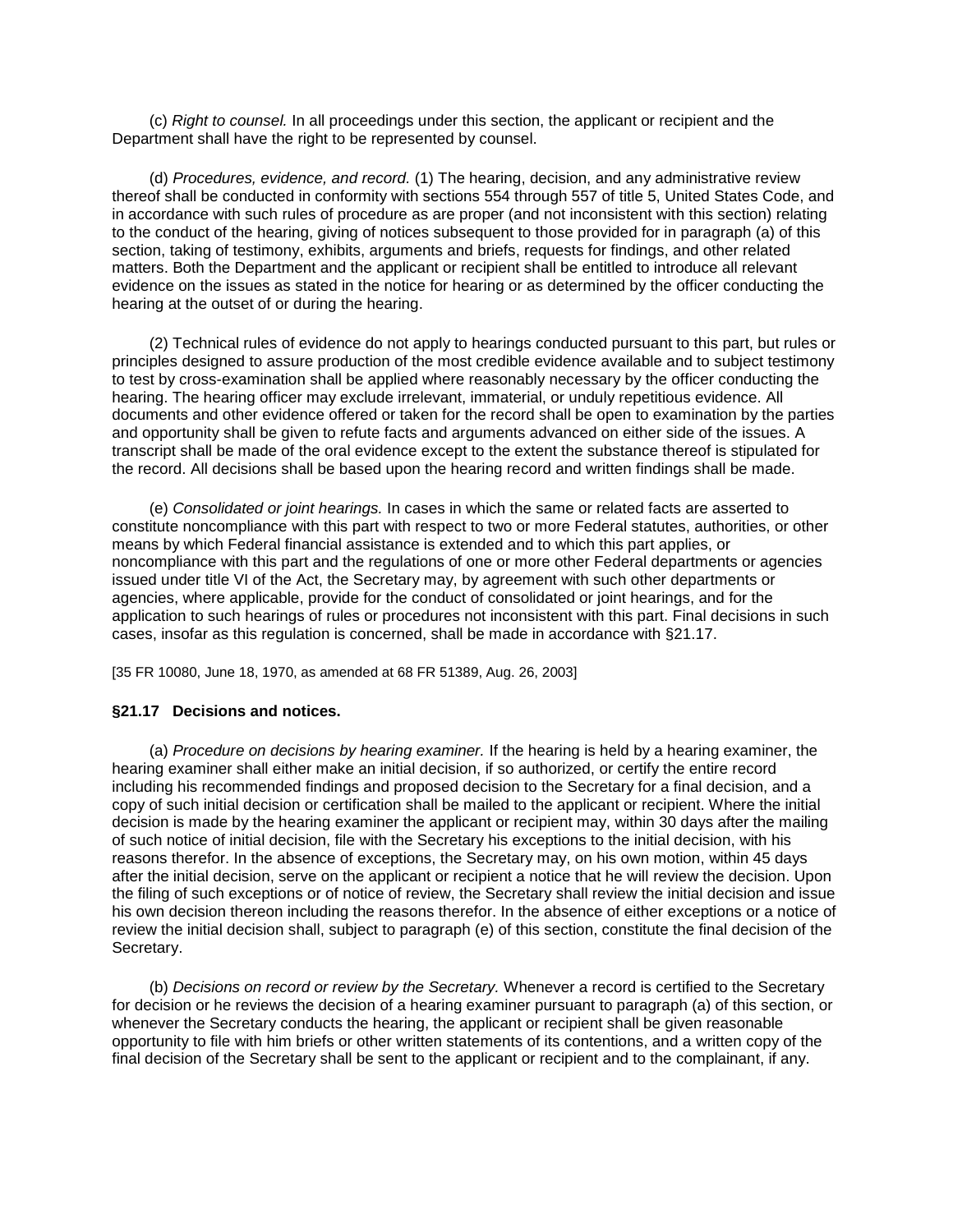(c) *Decisions on record where a hearing is waived.* Whenever a hearing is waived pursuant to §21.15, a decision shall be made by the Secretary on the record and a written copy of such decision shall be sent to the applicant or recipient, and to the complainant, if any.

(d) *Rulings required.* Each decision of a hearing examiner or the Secretary shall set forth his ruling on each finding, conclusion, or exception presented, and shall identify the requirement or requirements imposed by or pursuant to this part with which it is found that the applicant or recipient has failed to comply.

(e) *Approval by Secretary.* Any final decision by an official of the Department, other than the Secretary personally, which provides for the suspension or termination of, or the refusal to grant or continue Federal financial assistance, or the imposition of any other sanction available under this part or the Act, shall promptly be transmitted to the Secretary personally, who may approve such decision, may vacate it, or remit or mitigate any sanction imposed.

(f) *Content of orders.* The final decision may provide for suspension or termination of, or refusal to grant or continue Federal financial assistance, in whole or in part, to which this regulation applies, and may contain such terms, conditions, and other provisions as are consistent with and will effectuate the purposes of the Act and this part, including provisions designed to assure that no Federal financial assistance to which this regulation applies will thereafter be extended to the applicant or recipient determined by such decision to be in default in its performance of an assurance given by it pursuant to this part, or to have otherwise failed to comply with this part, unless and until it corrects its noncompliance and satisfies the Secretary that it will fully comply with this part.

(g) *Post termination proceedings.* (1) An applicant or recipient adversely affected by an order issued under paragraph (f) of this section shall be restored to full eligibility to receive Federal financial assistance if it satisfies the terms and conditions of that order for such eligibility or if it brings itself into compliance with this part and provides reasonable assurance that it will fully comply with this part.

(2) Any applicant or recipient adversely affected by an order entered pursuant to paragraph (f) of this section may at any time request the Secretary to restore fully its eligibility to receive Federal financial assistance. Any such request shall be supported by information showing that the applicant or recipient has met the requirements of paragraph  $(q)(1)$  of this section. If the Secretary determines that those requirements have been satisfied, he shall restore such eligibility.

(3) If the Secretary denies any such request, the applicant or recipient may submit a request for a hearing in writing, specifying who it believes such official to have been in error. It shall thereupon be given an expeditious hearing, with a decision on the record in accordance with rules or procedures issued by the Secretary. The applicant or recipient will be restored to such eligibility if it proves at such a hearing that it satisfied the requirements of paragraph (g)(1) of this section.

While proceedings under this paragraph are pending, the sanctions imposed by the order issued under paragraph (f) of this section shall remain in effect.

[35 FR 10080, June 18, 1970, as amended at 68 FR 51389, Aug. 26, 2003]

### **L** [Back to Top](https://www.ecfr.gov/cgi-bin/text-idx?SID=a29f9b86c050392fa001b929878a4184&mc=true&node=pt49.1.21&rgn=div5#_top)

#### **§21.19 Judicial review.**

Action taken pursuant to section 602 of the Act is subject to judicial review as provided in section 603 of the Act.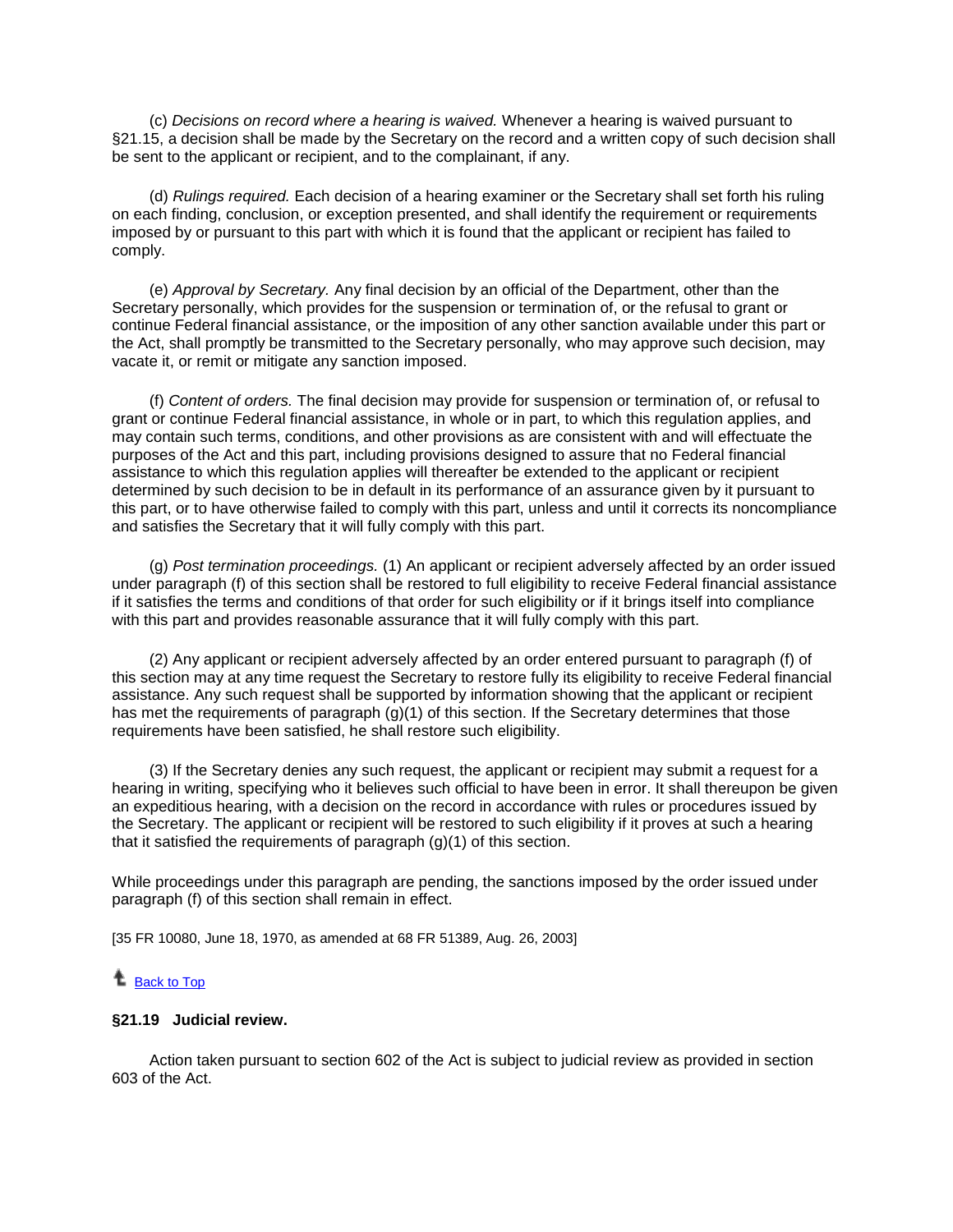# **L** [Back to Top](https://www.ecfr.gov/cgi-bin/text-idx?SID=a29f9b86c050392fa001b929878a4184&mc=true&node=pt49.1.21&rgn=div5#_top)

#### **§21.21 Effect on other regulations, forms, and instructions.**

(a) *Effect on other regulations.* All regulations, orders, or like directions issued before the effective date of this part by any officer of the Department which impose requirements designed to prohibit any discrimination against individuals on the grounds of race, color, or national origin under any program to which this part applies, and which authorize the suspension or termination of or refusal to grant or to continue Federal financial assistance to any applicant for a recipient of such assistance for failure to comply with such requirements, are hereby superseded to the extent that such discrimination is prohibited by this part, except that nothing in this part may be considered to relieve any person of any obligation assumed or imposed under any such superseded regulation, order, instruction, or like direction before the effective date of this part. Nothing in this part, however, supersedes any of the following (including future amendments thereof): (1) Executive Order 11246 (3 CFR, 1965 Supp., p. 167) and regulations issued thereunder or (2) any other orders, regulations, or instructions, insofar as such orders, regulations, or instructions prohibit discrimination on the ground of race, color, or national origin in any program or situation to which this part is inapplicable, or prohibit discrimination on any other ground.

(b) *Forms and instructions.* The Secretary shall issue and promptly make available to all interested persons forms and detailed instructions and procedures for effectuating this part as applied to programs to which this part applies and for which he is responsible.

(c) *Supervision and coordination.* The Secretary may from time to time assign to officials of the Department, or to officials of other departments or agencies of the Government with the consent of such departments or agencies, responsibilities in connection with the effectuation of the purposes of title VI of the Act and this part (other than responsibility for final decision as provided in §21.17), including the achievement of effective coordination and maximum uniformity within the Department and within the Executive Branch of the Government in the application of title VI and this part to similar programs and in similar situations. Any action taken, determination made or requirement imposed by an official of another department or agency acting pursuant to an assignment of responsibility under this paragraph shall have the same effect as though such action had been taken by the Secretary of this Department.

[35 FR 10080, June 18, 1970, as amended at 68 FR 51389, Aug. 26, 2003]

### **L** [Back to Top](https://www.ecfr.gov/cgi-bin/text-idx?SID=a29f9b86c050392fa001b929878a4184&mc=true&node=pt49.1.21&rgn=div5#_top)

#### **§21.23 Definitions.**

Unless the context requires otherwise, as used in this part:

(a) *Applicant* means a person who submits an application, request, or plan required to be approved by the Secretary, or by a primary recipient, as a condition to eligibility for Federal financial assistance, and "application" means such an application, request, or plan.

(b) *Facility* includes all or any part of structures, equipment, or other real or personal property or interests therein, and the provision of facilities includes the construction, expansion, renovation, remodeling, alteration or acquisition of facilities.

- (c) *Federal financial assistance* includes:
- (1) Grants and loans of Federal funds;
- (2) The grant or donation of Federal property and interests in property;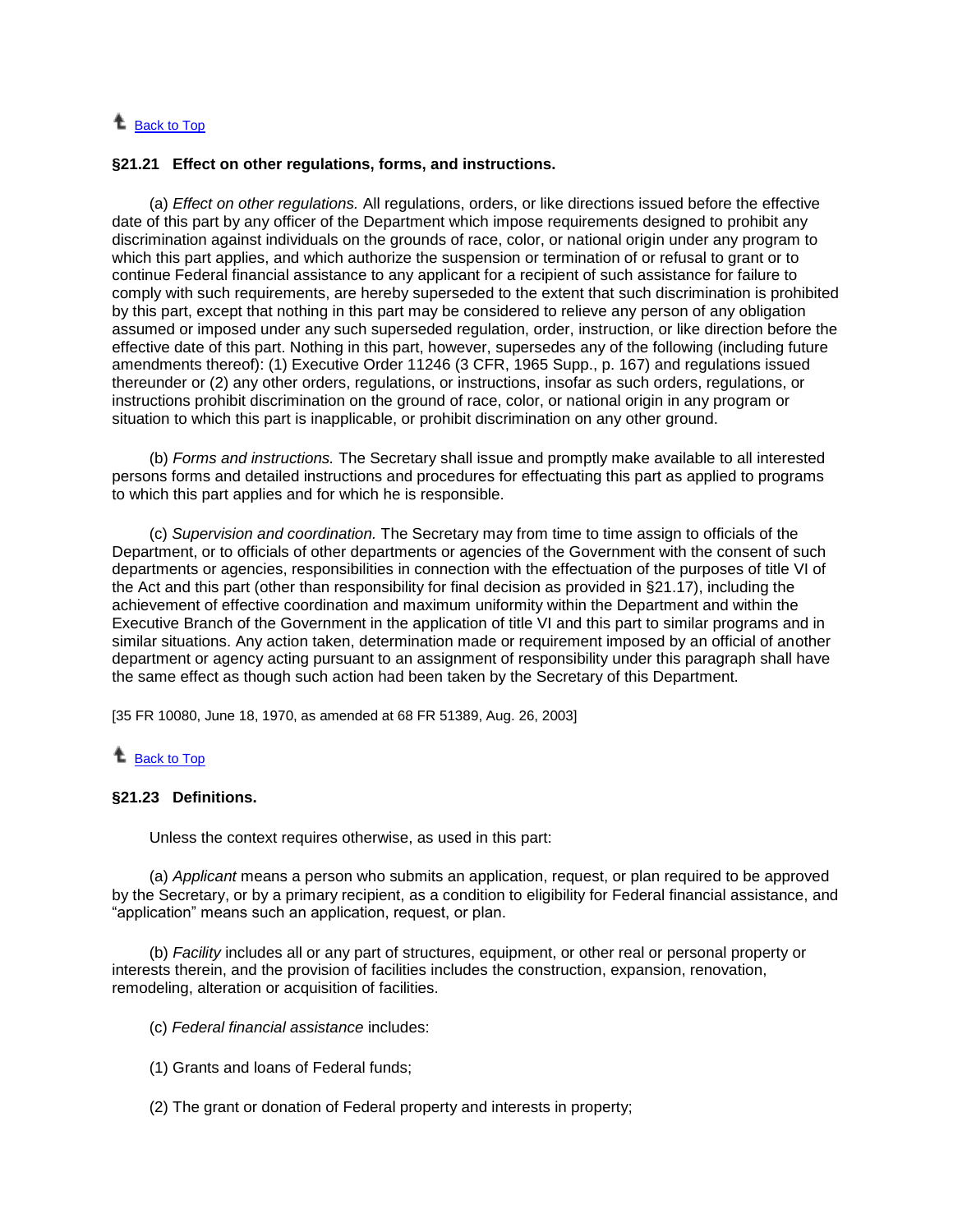(3) The detail of Federal personnel;

(4) The sale and lease of, and the permission to use (on other than a casual or transient basis), Federal property or any interest in such property without consideration or at a nominal consideration, or at a consideration which is reduced for the purpose of assisting the recipient, or in recognition of the public interest to be served by such sale or lease to the recipient; and

(5) Any Federal agreement, arrangement, or other contract which has as one of its purposes the provision of assistance.

(d) *Primary recipient* means any recipient that is authorized or required to extend Federal financial assistance to another recipient.

(e) *Program or activity* and *program* mean all of the operations of any entity described in paragraphs (e)(1) through (4) of this section, any part of which is extended Federal financial assistance:

(1)(i) A department, agency, special purpose district, or other instrumentality of a State or of a local government; or

(ii) The entity of such State or local government that distributes such assistance and each such department or agency (and each other State or local government entity) to which the assistance is extended, in the case of assistance to a State or local government;

(2)(i) A college, university, or other postsecondary institution, or a public system of higher education; or

(ii) A local educational agency (as defined in 20 U.S.C. 7801), system of vocational education, or other school system;

(3)(i) An entire corporation, partnership, or other private organization, or an entire sole proprietorship—

(A) If assistance is extended to such corporation, partnership, private organization, or sole proprietorship as a whole; or

(B) Which is principally engaged in the business of providing education, health care, housing, social services, or parks and recreation; or

(ii) The entire plant or other comparable, geographically separate facility to which Federal financial assistance is extended, in the case of any other corporation, partnership, private organization, or sole proprietorship; or

(4) Any other entity which is established by two or more of the entities described in paragraph (e)(1), (2), or (3) of this section.

(f) *Recipient* may mean any State, territory, possession, the District of Columbia, or Puerto Rico, or any political subdivision thereof, or instrumentality thereof, any public or private agency, institution, or organization, or other entity, or any individual, in any State, territory, possession, the District of Columbia, or Puerto Rico, to whom Federal financial assistance is extended, directly or through another recipient, including any successor, assignee, or transferee thereof, but such term does not include any ultimate beneficiary.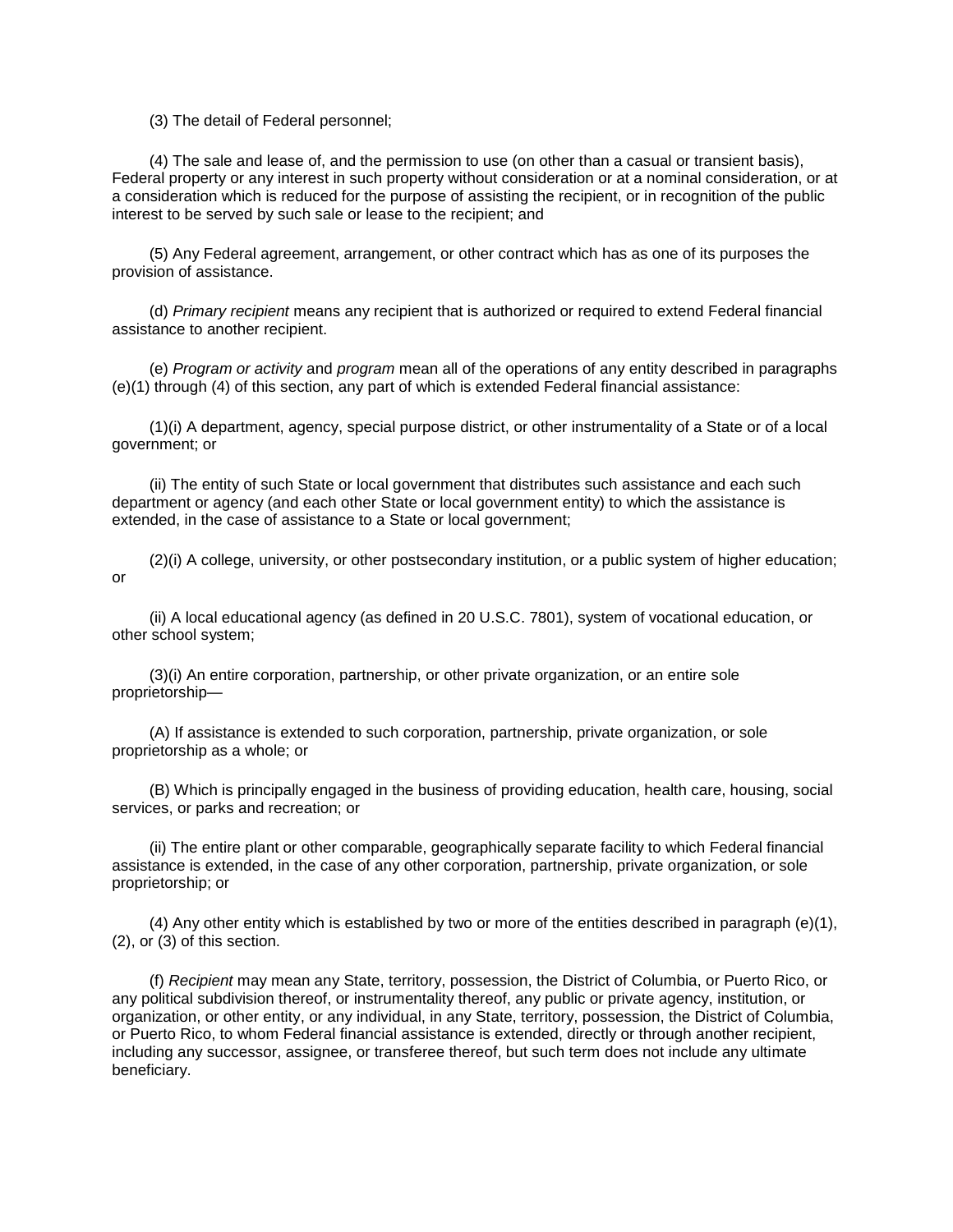(g) *Secretary* means the Secretary of Transportation or, except in §21.17 (e), any person to whom he has delegated his authority in the matter concerned.

[35 FR 10080, June 18, 1970, as amended at 68 FR 51389, Aug. 26, 2003]

# <sup>1</sup> [Back to Top](https://www.ecfr.gov/cgi-bin/text-idx?SID=a29f9b86c050392fa001b929878a4184&mc=true&node=pt49.1.21&rgn=div5#_top)

### **Appendix A to Part 21—Activities to Which This Part Applies**

1. Use of grants made in connection with Federal-aid highway systems (23 U.S.C. 101 *et seq.*).

2. Use of grants made in connection with the Highway Safety Act of 1966 (23 U.S.C. 401 *et seq.*).

3. Use of grants in connection with the National Traffic and Motor Vehicle Safety Act of 1966 (15 U.S.C. 1391-1409, 1421-1425).

4. Lease of real property and the grant of permits, licenses, easements and rights-of-way covering real property under control of the Coast Guard (14 U.S.C. 93 (n) and (o)).

5. Utilization of Coast Guard personnel and facilities by any State, territory, possession, or political subdivision thereof (14 U.S.C. 141(a)).

6. Use of Coast Guard personnel for duty in connection with maritime instruction and training by the States, territories, and Puerto Rico (14 U.S.C. 148).

7. Use of obsolete and other Coast Guard material by sea scout service of Boy Scouts of America, any incorporated unit of the Coast Guard auxiliary, and public body or private organization not organized for profit (14 U.S.C. 641(a)).

8. U.S. Coast Guard Auxiliary Program (14 U.S.C. 821-832).

9. Use of grants for the support of basic scientific research by nonprofit institutions of higher education and nonprofit organizations whose primary purpose is conduct of scientific research (42 U.S.C. 1891).

10. Use of grants made in connection with the Federal-aid Airport Program (secs. 1-15 and 17-20 of the Federal Airport Act, 49 U.S.C. 1101-1114, 1116-1120).

11. Use of U.S. land acquired for public airports under:

a. Section 16 of the Federal Airport Act, 49 U.S.C. 1115; and

b. Surplus Property Act (sec. 13(g) of the Surplus Property Act of 1944, 50 U.S.C. App. 1622(g), and sec. 3 of the Act of Oct. 1, 1949, 50 U.S.C. App. 1622b).

12. Activities carried out in connection with the Aviation Education Program of the Federal Aviation Administration under sections 305, 311, and 313(a) of the Federal Aviation Act of 1958, as amended (49 U.S.C. 1346, 1352, and 1354(a)).

13. Use of grants and loans made in connection with public transportation programs (49 U.S.C. chapter 53).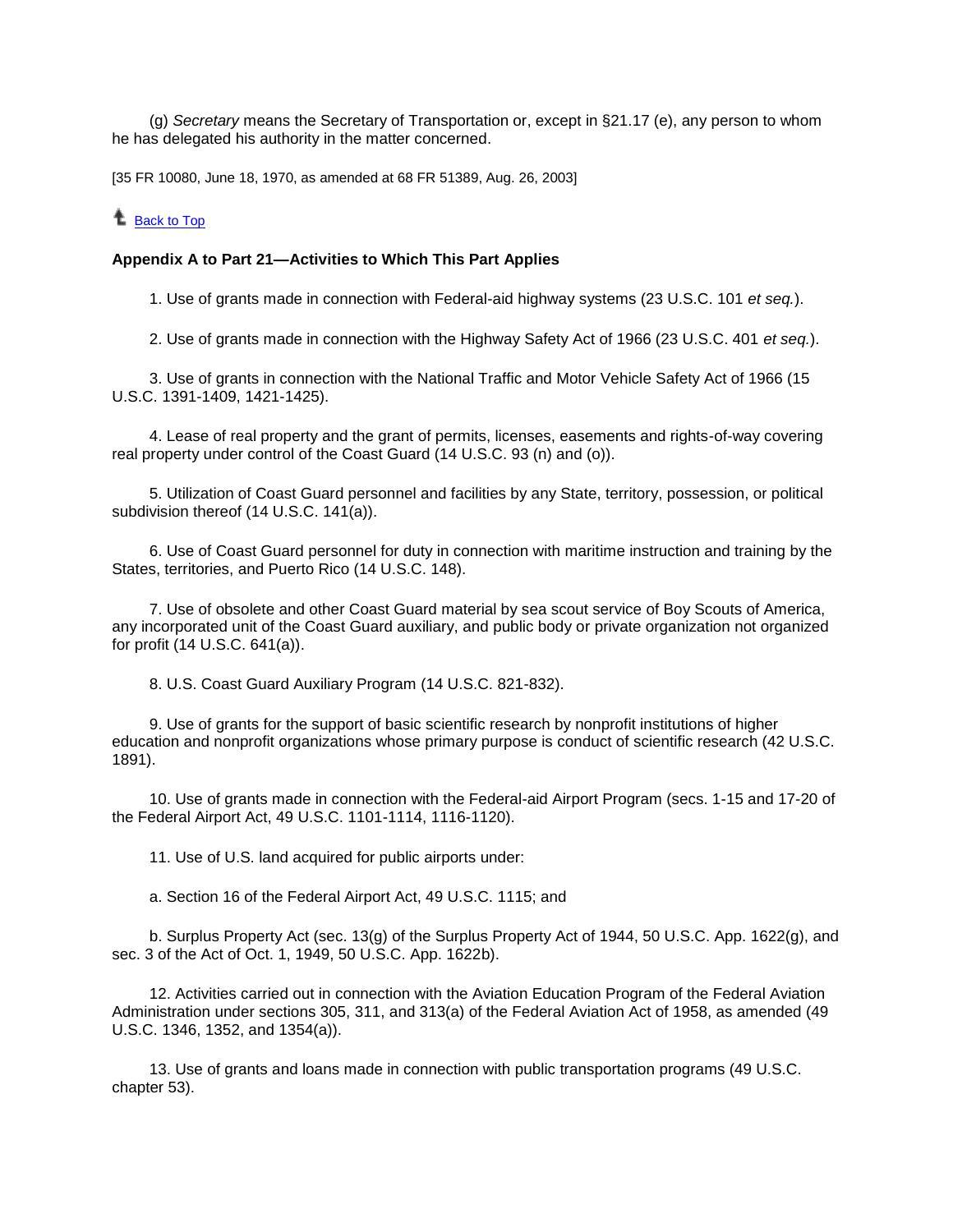14. Use of grants made in connection with the High Speed Ground Transportation Act, as amended (49 U.S.C. 631-642).

[35 FR 10080, June 18, 1970, as amended at 79 FR 21405, Apr. 16, 2014]

# <sup>1</sup> [Back to Top](https://www.ecfr.gov/cgi-bin/text-idx?SID=a29f9b86c050392fa001b929878a4184&mc=true&node=pt49.1.21&rgn=div5#_top)

#### **Appendix B to Part 21—Activities to Which This Part Applies When a Primary Objective of the Federal Financial Assistance Is To Provide Employment**

1. Appalachia Regional Development Act of 1965 (40 U.S.C. App. 1 *et seq.*).

# <sup>1</sup> [Back to Top](https://www.ecfr.gov/cgi-bin/text-idx?SID=a29f9b86c050392fa001b929878a4184&mc=true&node=pt49.1.21&rgn=div5#_top)

#### **Appendix C to Part 21—Application of Part 21 to Certain Federal Financial Assistance of the Department of Transportation**

#### **NONDISCRIMINATION ON FEDERALLY ASSISTED PROJECTS**

(a) *Examples.* The following examples, without being exhaustive, illustrate the application of the nondiscrimination provisions of this part on projects receiving Federal financial assistance under the programs of certain Department of Transportation operating administrations:

(1) *Federal Aviation Administration.* (i) The airport sponsor or any of his lessees, concessionaires, or contractors may not differentiate between members of the public because of race, color, or national origin in furnishing, or admitting to, waiting rooms, passenger holding areas, aircraft tiedown areas, restaurant facilities, restrooms, or facilities operated under the compatible land use concept.

(ii) The airport sponsor and any of his lessees, concessionaires, or contractors must offer to all members of the public the same degree and type of service without regard to race, color, or national origin. This rule applies to fixed base operators, restaurants, snack bars, gift shops, ticket counters, baggage handlers, car rental agencies, limousines and taxis franchised by the airport sponsor, insurance underwriters, and other businesses catering to the public at the airport.

(iii) An aircraft operator may not be required to park his aircraft at a location that is less protected, or less accessible from the terminal facilities, than locations offered to others, because of his race, color, or national origin.

(iv) The pilot of an aircraft may not be required to help more extensively in fueling operations, and may not be offered less incidental service (such as windshield wiping), than other pilots, because of his race, color, or national origin.

(v) No pilot or crewmember eligible for access to a pilot's lounge or to unofficial communication facilities such as a UNICOM frequency may be restricted in that access because of his race, color, or national origin.

(vi) Access to facilities maintained at the airport by air carriers or commercial operators for holders of first-class transportation tickets or frequent users of the carrier's or operator's services may not be restricted on the basis of race, color, or national origin.

(vii) Passengers and crewmembers seeking ground transportation from the airport may not be assigned to different vehicles, or delayed or embarrassed in assignment to vehicles, by the airport sponsor or his lessees, concessionaires, or contractors, because of race, color, or national origin.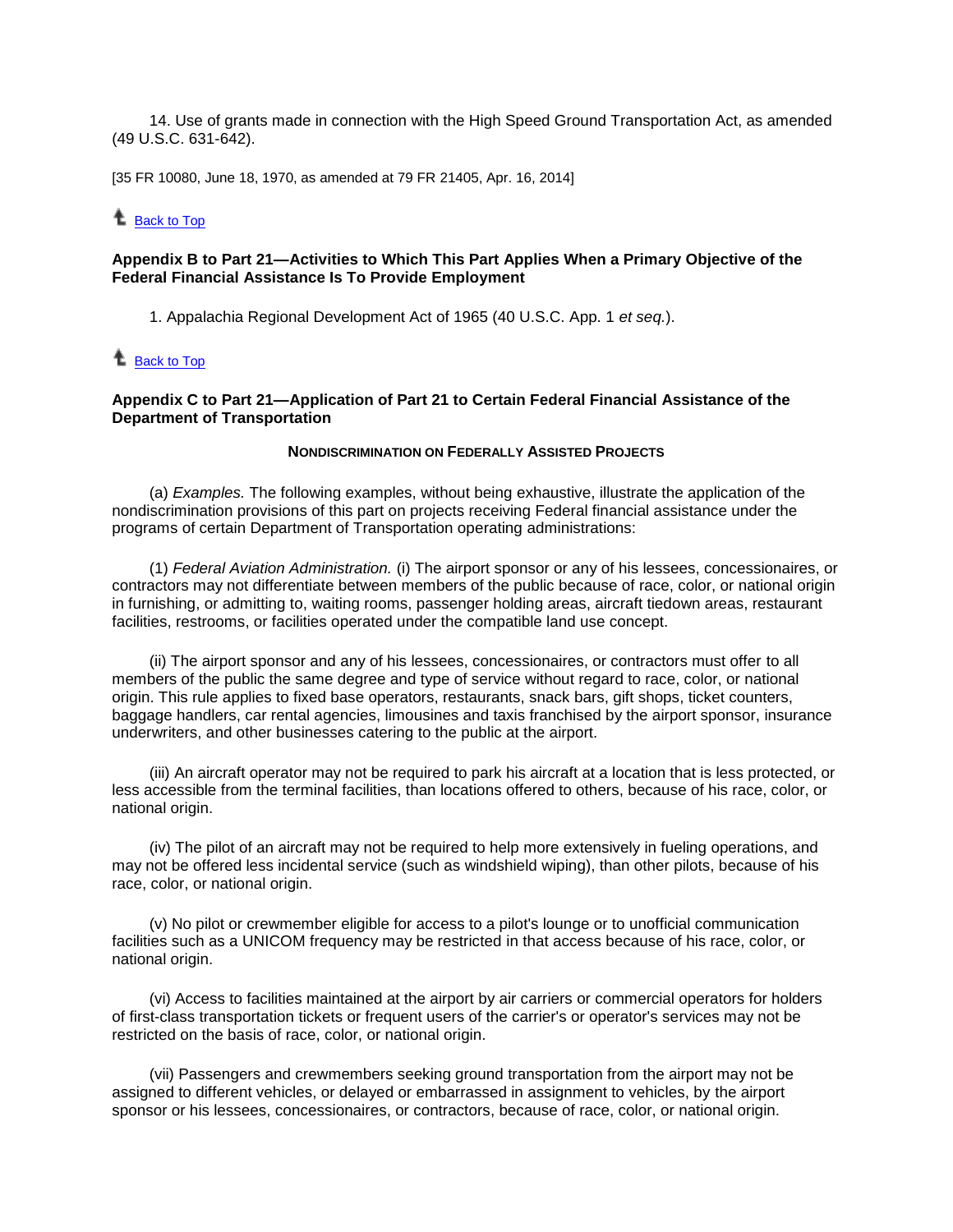(viii) Where there are two or more sites having equal potential to serve the aeronautical needs of the area, the airport sponsor shall select the site least likely to adversely affect existing communities. Such site selection shall not be made on the basis of race, color, or national origin.

(ix) Employment at obligated airports, including employment by tenants and concessionaires shall be available to all regardless of race, creed, color, sex, or national origin. The sponsor shall coordinate his airport plan with his local transit authority and the Federal Transit Administration to assure public transportation, convenient to the disadvantaged areas of nearby communities to enhance employment opportunities for the disadvantaged and minority population.

(x) The sponsor shall assure that the minority business community in his area is advised of the opportunities offered by airport concessions, and that bids are solicited from such qualified minority firms, and awards made without regard to race, color, or national origin.

(2) *Federal Highway Administration.* (i) The State, acting through its highway department, may not discriminate in its selection and retention of contractors, including without limitation, those whose services are retained for, or incidental to, construction, planning, research, highway safety, engineering, property management, and fee contracts and other commitments with person for services and expenses incidental to the acquisition of right-of-way.

(ii) The State may not discriminate against eligible persons in making relocation payments and in providing relocation advisory assistance where relocation is necessitated by highway right-of-way acquisitions.

(iii) Federal-aid contractors may not discriminate in their selection and retention of first-tier subcontractors, and first-tier subcontractors may not discriminate in their selection and retention of second-tier subcontractors, who participate in Federal-aid highway construction, acquisition of right-ofway and related projects, including those who supply materials and lease equipment.

(iv) The State may not discriminate against the traveling public and business users of the federally assisted highway in their access to and use of the facilities and services provided for public accommodations (such as eating, sleeping, rest, recreation, and vehicle servicing) constructed on, over or under the right-of-way of such highways.

(v) Neither the State, any other persons subject to this part, nor its contractors and subcontractors may discriminate in their employment practices in connection with highway construction projects or other projects assisted by the Federal Highway Administration.

(vi) The State shall not locate or design a highway in such a manner as to require, on the basis of race, color, or national origin, the relocation of any persons.

(vii) The State shall not locate, design, or construct a highway in such a manner as to deny reasonable access to, and use thereof, to any persons on the basis of race, color, or national origin.

(3) *Federal Transit Administration.* (i) Any person who is, or seeks to be, a patron of any public vehicle which is operated as a part of, or in conjunction with, a project shall be given the same access, seating, and other treatment with regard to the use of such vehicle as other persons without regard to their race, color, or national origin.

(ii) No person who is, or seeks to be, an employee of the project sponsor or lessees, concessionaires, contractors, licensees, or any organization furnishing public transportation service as a part of, or in conjunction with, the project shall be treated less favorably than any other employee or